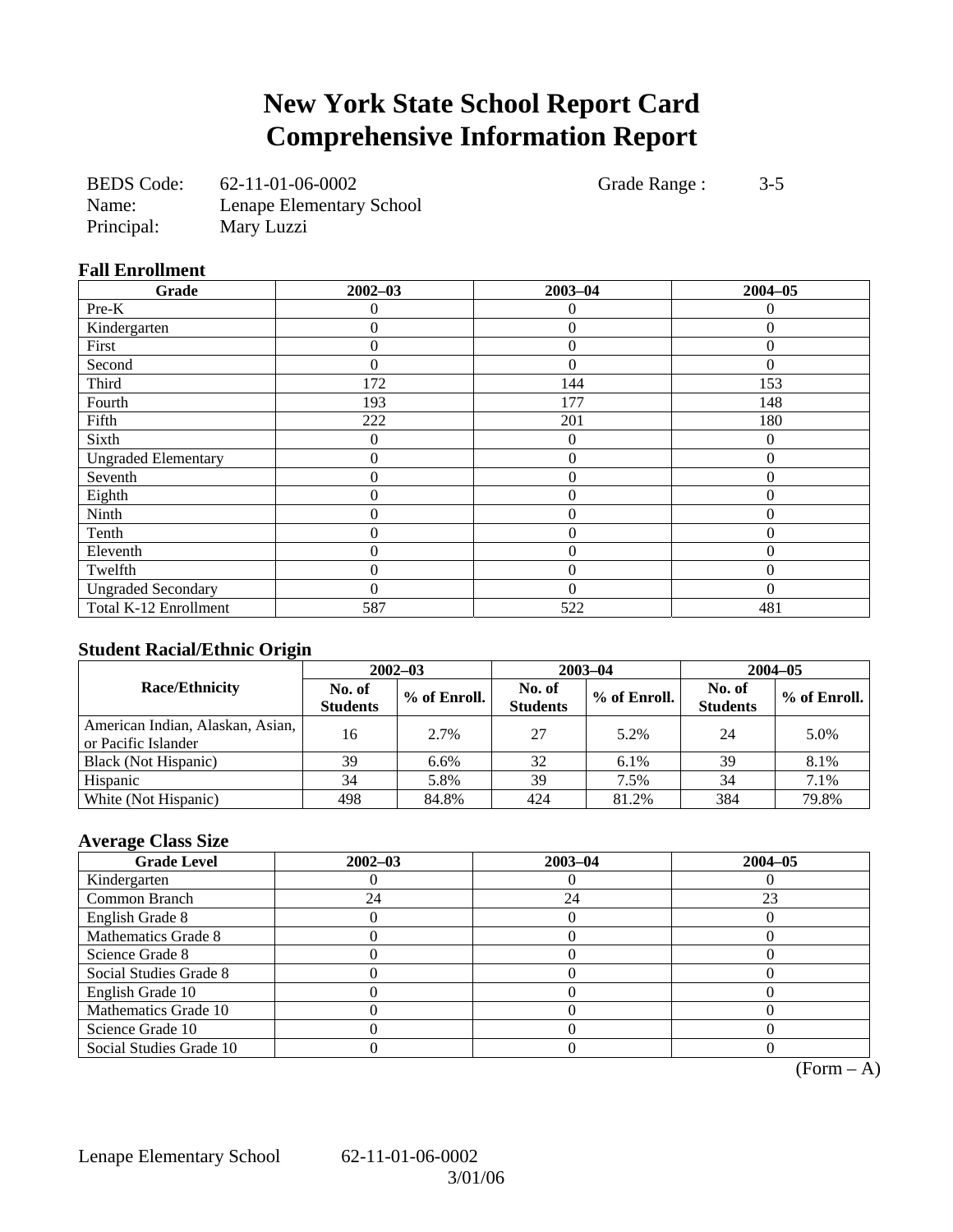## **District Need to Resource Capacity Category**

| <b>N/RC Category</b> | <b>Description</b>                                                                                 |
|----------------------|----------------------------------------------------------------------------------------------------|
|                      | This is a school district with average student needs in relation to<br>district resource capacity. |

## **Similar School Group and Description**

| <b>Similar School Group</b><br><b>Description</b> |                                                                                                                                                                                                                                                                               |
|---------------------------------------------------|-------------------------------------------------------------------------------------------------------------------------------------------------------------------------------------------------------------------------------------------------------------------------------|
| 14                                                | All schools in this group are elementary level schools in school<br>districts with average student needs in relation to district resource<br>capacity. The schools in this group are in the middle range of<br>student needs for elementary level schools in these districts. |

All schools within the same N/RC category are divided into three similar school groups defined by the percentage of students in the school who are eligible for the free-lunch program and/or who are limited English proficient (also known as English language learners).

## **Student Demographics Used To Determine Similar Schools Group**

| ີ                                 |             |         |             |         |             |         |
|-----------------------------------|-------------|---------|-------------|---------|-------------|---------|
|                                   | $2002 - 03$ |         | $2003 - 04$ |         | $2004 - 05$ |         |
|                                   | Count       | Percent | Count       | Percent | Count       | Percent |
| <b>Limited English Proficient</b> |             | . .2%   | 13          | 2.5%    | 15          | 3.1%    |
| <b>Eligible for Free Lunch</b>    | 80          | 3.6%    | 72          | 13.8%   | 65          | 13.5%   |

#### **Attendance and Suspension**

|                               | $2001 - 02$               |                   |                           | $2002 - 03$       | $2003 - 04$               |                   |
|-------------------------------|---------------------------|-------------------|---------------------------|-------------------|---------------------------|-------------------|
|                               | No. of<br><b>Students</b> | $%$ of<br>Enroll. | No. of<br><b>Students</b> | $%$ of<br>Enroll. | No. of<br><b>Students</b> | $%$ of<br>Enroll. |
| <b>Annual Attendance Rate</b> |                           | 95.3%             |                           | 94.4%             |                           | 95.2%             |
| <b>Student Suspensions</b>    |                           | $0.7\%$           |                           | 0.2%              |                           | 0.0%              |

# **Student Socioeconomic and Stability Indicators**

### **(Percent of Enrollment)**

|                          | $2002 - 03$ | $2003 - 04$ | $2004 - 05$ |
|--------------------------|-------------|-------------|-------------|
| <b>Reduced Lunch</b>     | 5.1%        | 6.5%        | 6.9%        |
| <b>Public Assistance</b> | 11-20%      | $1-20%$     | l-10%       |
| <b>Student Stability</b> | 95%         | 94%         | 93%         |

## **Staff Counts**

| Staff                                 | $2004 - 05$ |
|---------------------------------------|-------------|
| <b>Total Teachers</b>                 |             |
| <b>Total Other Professional Staff</b> |             |
| <b>Total Paraprofessionals</b>        | NΑ          |
| Teaching Out of Certification*        |             |

\*Teaching out of certification more than on an incidental basis.

 $(Form - B)$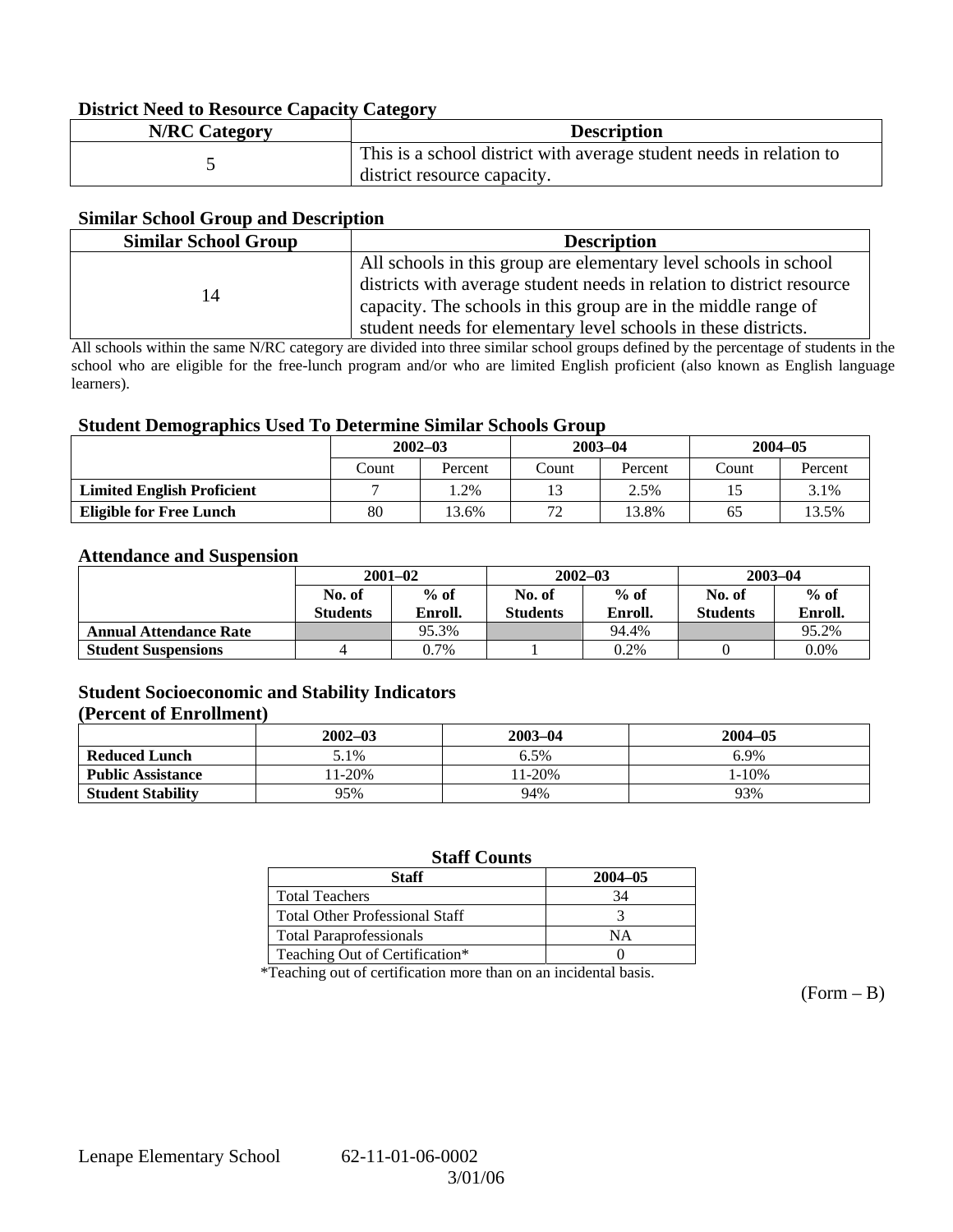|                 |                                   | <b>Number</b><br><b>Tested</b> | % at Level 1 | $\%$ at Level 2 | $%$ at Level 3 | $%$ at Level 4 |
|-----------------|-----------------------------------|--------------------------------|--------------|-----------------|----------------|----------------|
|                 | <b>General-Education Students</b> | 152                            | 2%           | 10%             | 59%            | 30%            |
| <b>Nov 2004</b> | <b>Students with Disabilities</b> | 24                             | 4%           | 33%             | 63%            | 0%             |
|                 | All Students                      | !76                            | 2%           | 3%              | 59%            | 26%            |

# **Elementary-Level Social Studies**

# **Middle-Level Social Studies**

|                  |                                   | <b>Number</b><br><b>Tested</b> | $\%$ at Level 1 |    | $\%$ at Level 2 $\%$ at Level 3 $\parallel$ | % at Level 4 |
|------------------|-----------------------------------|--------------------------------|-----------------|----|---------------------------------------------|--------------|
|                  | <b>General-Education Students</b> |                                | 0%              | 0% | 0%                                          | 0%           |
| <b>June 2005</b> | <b>Students with Disabilities</b> |                                | 0%              | 0% | 0%                                          | 0%           |
|                  | All Students                      |                                | 0%              | 0% | 0%                                          | 0%           |

 $(Form - I)$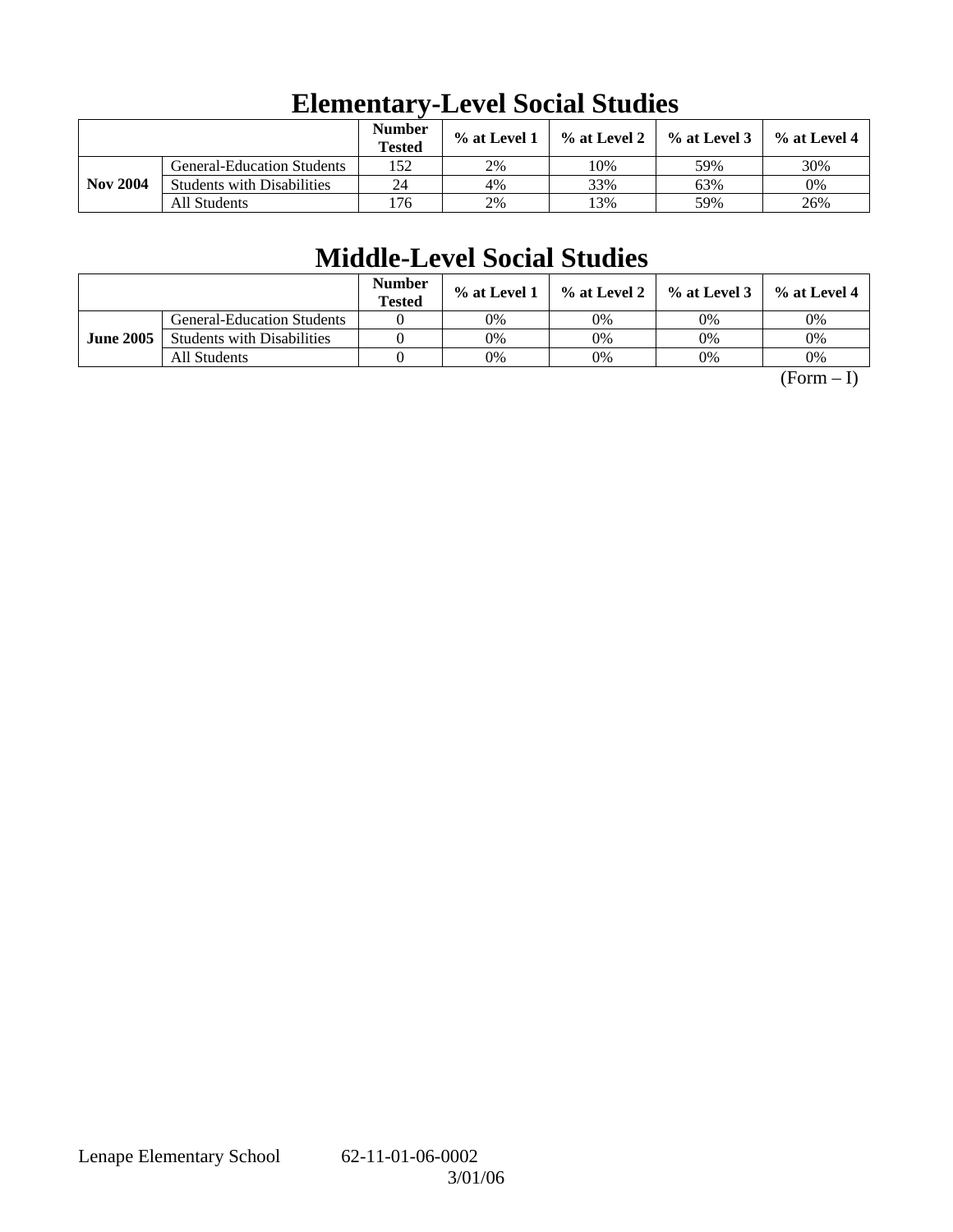# **New York State Alternate Assessments (NYSAA) 2004–05**

|                              | <b>Count of Students</b> |                                                                      |   |   |   |   |  |  |  |
|------------------------------|--------------------------|----------------------------------------------------------------------|---|---|---|---|--|--|--|
| <b>Test</b>                  | <b>Tested</b>            | Level 4<br><b>Not Tested</b><br><b>Level 1</b><br>Level 2<br>Level 3 |   |   |   |   |  |  |  |
| <b>Elementary Level</b>      |                          |                                                                      |   |   |   |   |  |  |  |
| <b>Social Studies</b>        |                          |                                                                      | # | # | # | # |  |  |  |
| <b>Middle Level</b>          |                          |                                                                      |   |   |   |   |  |  |  |
| <b>Social Studies</b>        |                          |                                                                      |   |   |   |   |  |  |  |
| <b>Secondary Level</b>       |                          |                                                                      |   |   |   |   |  |  |  |
| <b>English Language Arts</b> |                          |                                                                      |   |   |   |   |  |  |  |
| <b>Social Studies</b>        |                          |                                                                      |   |   |   |   |  |  |  |
| Mathematics                  |                          |                                                                      |   |   |   |   |  |  |  |
| Science                      |                          |                                                                      |   |   |   |   |  |  |  |

# **2001 Cohort Performance on Regents Examinations after Four Years**

|                              | <b>General-Education Students</b>  |                                     |                | <b>Students with Disabilities</b>  |                                      |                | <b>All Students</b>                |                                      |                |
|------------------------------|------------------------------------|-------------------------------------|----------------|------------------------------------|--------------------------------------|----------------|------------------------------------|--------------------------------------|----------------|
|                              | Global<br><b>History</b><br>& Geo. | U.S.<br><b>History</b><br>$&$ Gov't | <b>Science</b> | Global<br><b>History</b><br>& Geo. | U.S.<br><b>History</b><br>$\&$ Gov't | <b>Science</b> | Global<br><b>History</b><br>& Geo. | U.S.<br><b>History</b><br>$\&$ Gov't | <b>Science</b> |
| <b>Cohort Enrollment</b>     |                                    |                                     |                |                                    |                                      |                |                                    |                                      |                |
| Number Scoring 55–64         |                                    |                                     |                |                                    |                                      |                |                                    |                                      |                |
| Number Scoring 65-84         |                                    |                                     |                |                                    |                                      |                |                                    |                                      |                |
| Number Scoring 85-100        |                                    |                                     |                |                                    |                                      |                |                                    |                                      |                |
| <b>Approved Alternatives</b> |                                    |                                     |                |                                    |                                      |                |                                    |                                      |                |

 $(Form - J)$